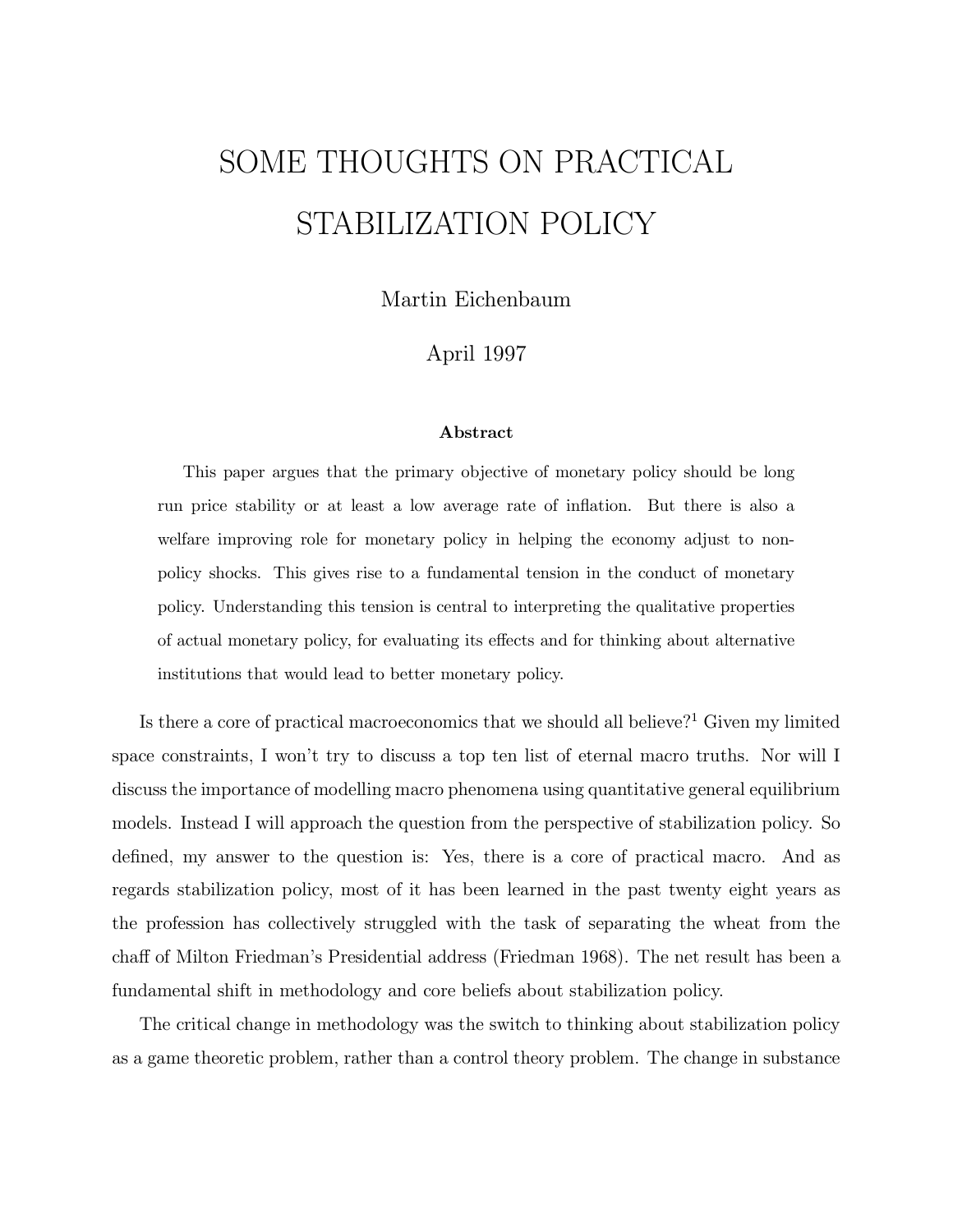involved a fundamental shift in the profession's views about the cyclical roles of fiscal and monetary policy.

In sharp contrast to the views that prevailed in the early 1960's, there is now widespread agreement that counter cyclical discretionary fiscal policy is neither desirable nor politically feasible. Practical debates about stabilization policy revolve almost exclusively around monetary policy. To an extent that would have been virtually impossible to predict thirty years ago, these debates are grounded in a number of widely agreed upon propositions.

First, excluding anticipated inflation effects, monetary policy is neutral in the long run. At the very best, the long run Phillips curve is neutral. More likely it slopes the wrong way, so that high rates of inflation are correlated with low growth rates. Second, *persistent* inflation is always a monetary phenomenon. Third, monetary policy is not neutral in the short run. Fourth, most aggregate economic fluctuations aren't due to monetary policy shocks.

A corollary of the first two propositions is that the primary objective of monetary policy should be long run price stability or at least a low average rate of inflation. A corollary of the last two propositions is that there is a welfare improving role for monetary policy in helping the economy adjust to non-policy shocks. This is because the kinds of models that have any chance at all of accounting for how the economy responds to a monetary policy shock imply that a  $k\%$  rule for money growth is not optimal.

Taken together these corollaries point to a fundamental tension in the conduct of monetary policy. How can we achieve the second objective without compromising the first? Understanding this tension is central to interpreting the qualitative properties of actual monetary policy, for evaluating its effects and for thinking about alternative institutions that would lead to better monetary policy.

To be concrete: the Fed tries to achieve the first objective of monetary policy, a low rate of inflation, by slowing down the growth rate of money when inflation starts to rise. Indeed, there are substantial pressures on policymakers to engage in preemptive strikes against in flation even before actual inflation moves, say when the unemployment rate approaches the NAIRU du jour.

On the face of it, such behavior is difficult to understand. If persistent inflation is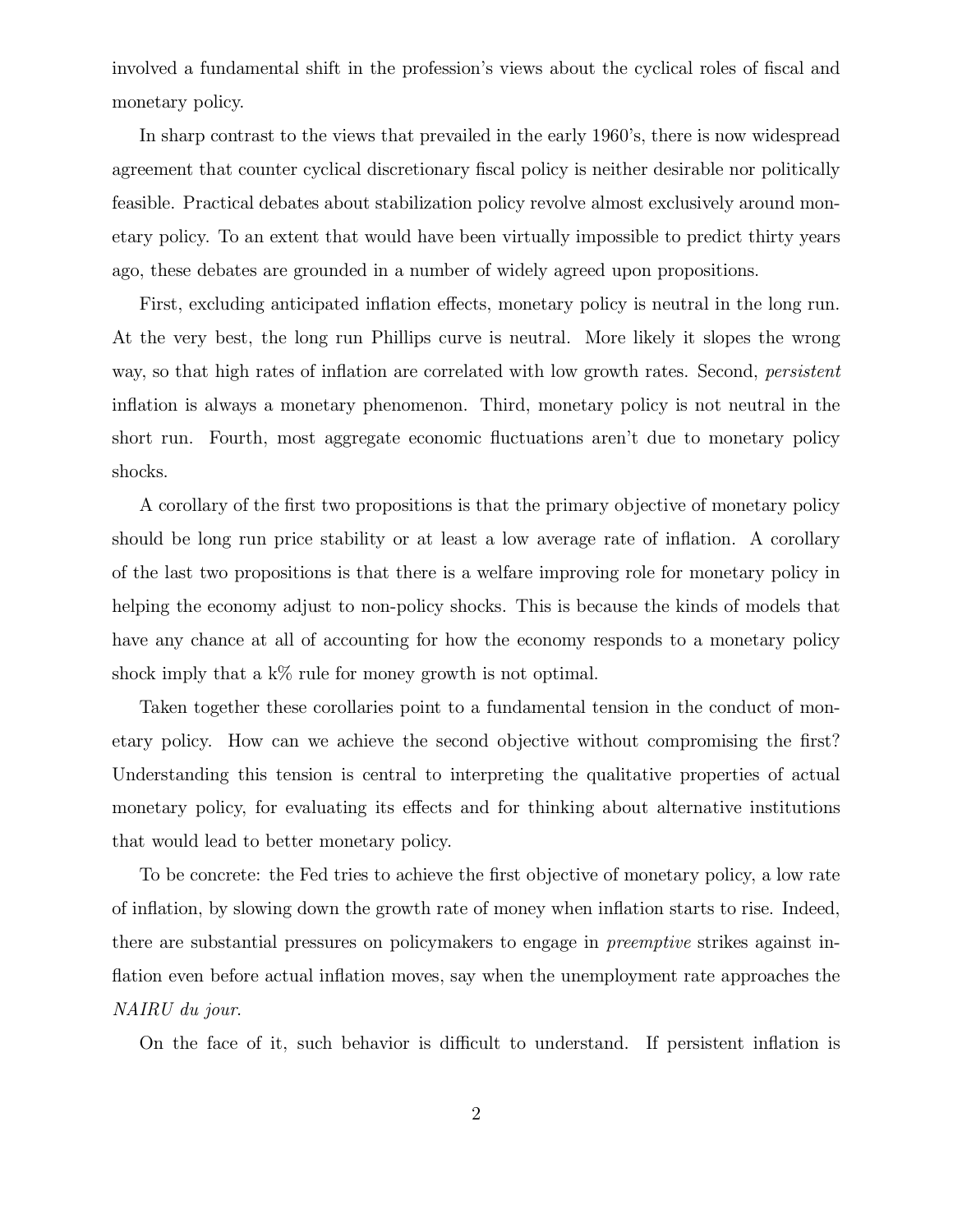always a monetary phenomenon, is such a policy tantamount to an admission that the Fed is constantly trying to rectify its own past mistakes? Or perhaps the Fed is simply confusing transitory movements in the price level with persistent inflation? Either way, current Fed policy cries out for an explanation.

In fact there are ways to rationalize current Fed policy - so long as one takes as given our current institutions for setting monetary policy. Specifically, in ongoing research V.V. Chari, Lawrence J. Christiano and I argue that preemptive strikes against inflation eliminate the possibility that the Fed will be *pushed* into persistent inflation episodes whose end would inevitably involve large recessions. A crucial caveat to this rationalization, is that it depends in a critical way on taking as given our current institutions for setting monetary policy. But there is no reason to do so. The essence of good monetary policy is good institutional design. And good institutional design might free Fed officials from the need to constantly hit us in the head to prove how tough they are.

In the remainder of my comments, I will try and expand on these points. I begin with an axiom. Properly conceived of the policy problem is the task of selecting stable, predictable rules and the design of institutions which are capable of supporting those rules as equilibrium outcomes. The argument for this position is a practical one. The class of policies that we have any hope of reliably evaluating are those corresponding to well understood, relatively permanent rules. Without credible institutions to support them, rules will not be relatively permanent.

The inability to find a satisfactory way of formulating discretionary fiscal policy as an implementable rule and a set of practical institutions to support that rule has led even most Keynesians to be skeptical of attempts to use discretionary fiscal policy to stabilize business cycles. It is an interesting curiosity that Keynesians and Real Business Cycle (RBC) analysts agree that, in principle, increases in government purchases and decreases in distortionary taxes increase aggregate employment and output, at least in the short run. And most economists would agree that, as a practical matter, deficits increase output in the short run but probably decrease it in the long run.

Of course most RBC models don't embody the recommendation that fiscal policy *should* be used for stabilization purposes. And most Keynesian models do. But in practice, most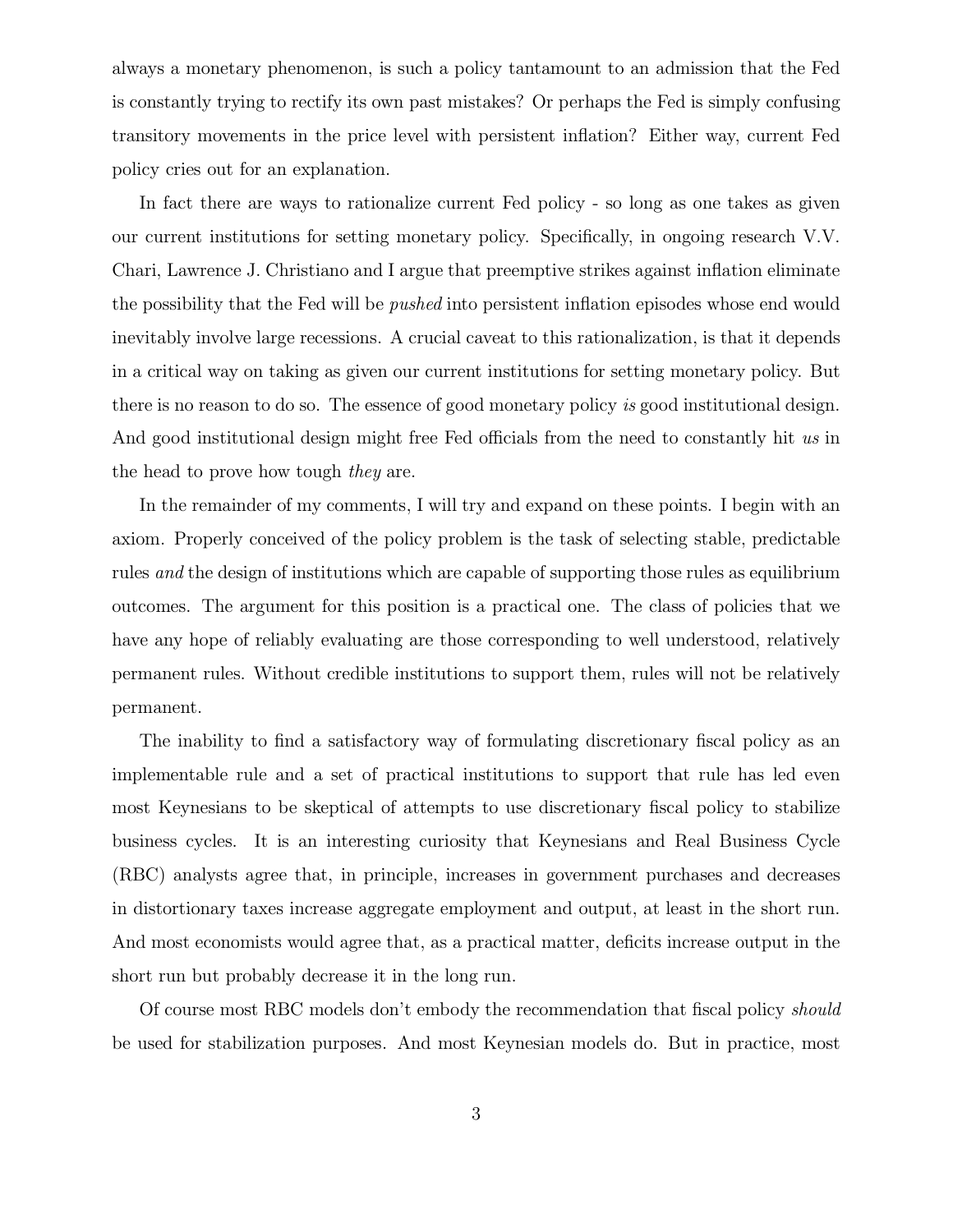Keynesians exhibit at best luke warm enthusiasm for counter cyclical fiscal policy, other than that which is embedded in automatic stabilizers. The problem is that counter cyclical fiscal policy has to be implemented in the context of a particular institutional environment. Even if you had the hubris to think that you knew just when and how much expansionary fiscal policy to apply, the lags inherent in our institutions for setting fiscal policy are such that it never happens in either the quantity or the time frame you want.

So for good or for bad, the practical stabilization policy debate will center on monetary policy. While there is much that we don't know, the debate can be grounded on some fundamental empirical truths about monetary policy that have been documented in the past twenty eight years. First, monetary policy doesn't affect the long run growth rate of output. This fact is the bedrock of all serious discussions about monetary policy. And it places fundamental limits on what we can expect of monetary policy. Over the long run, all that monetary policy can do is provide a stable environment within which agents can make decisions.

Second, monetary policy is not neutral in the short run. As an empirical matter, the classic Keynesian and vintage Real Business Cycle view about the cyclical ineffectiveness of monetary policy has been buried. In this sense we are all Friedmanians now. Third, there is wide spread agreement on the qualitative effects of exogenous disturbances to monetary policy. Specifically, we have persuasive evidence that after a contractionary monetary policy shock, the aggregate price level responds very little, aggregate output falls, short term interest rates rise, profits fall, and real wages decline by a modest amount.<sup>2</sup>

Models which have any chance at all of accounting for even this small list of facts imply that a k% rule for money growth won't be optimal when then are non policy shocks to the economy. We cannot as yet make scientific judgements about what the optimal rule is.<sup>3</sup> In fact, we don't even have good quantitative measures of the non policy shocks which cause the bulk of aggregate economic fluctuations. Some of my colleagues stress the importance of mysterious objects called technology shocks. Other colleagues stress the importance of equally mysterious, even more poorly measured objects called demand shocks, animal spirits, and 'sun spots'. Regardless of who is right, it is clear that optimal policy will involve some accommodation of shocks to the economy, say of the sort embedded in an interest rate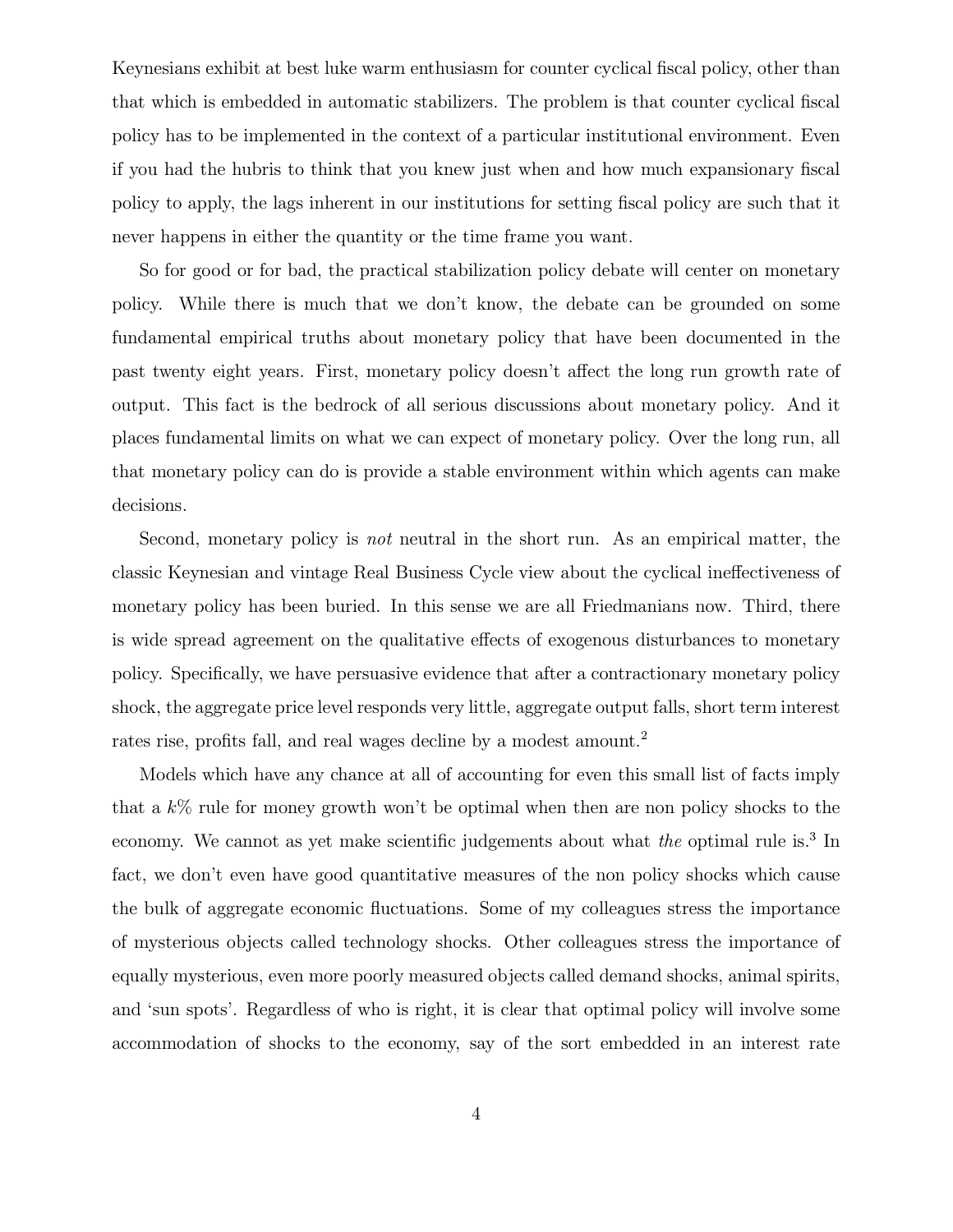smoothing rule.

Optimal policy aside, actual monetary policy in the US is surprisingly well characterized by what is sometimes referred to as a Taylor rule. The key features of that rule are that it calls for the Fed to raise the Federal Funds rate when inflation exceeds some target level or when real GDP growth exceeds its target level. The advantages of this rule are well known. But in implementing it, the Fed faces pressure to contract as soon as actual or forecasted inflation begins to rise, say because unemployment has approached the consensus value of NAIRU. Since contractionary monetary policy induces contractions in economic activity, there are clearly social costs associated with such a policy. Yet policymakers seem quite willing to engage in pre-emptive attacks against inflation or to move very quickly after what may amount to simply transitory moves in the inflation rate. On the face of it this seems puzzling. Surely no one at the Fed believes that low unemployment rates per se causes persistent inflation.

The key to resolving the puzzle involves answering the question: `Why do policymakers sometimes *choose* to produce inflation?' Sometimes it's driven by fiscal considerations. Sometimes it's driven by the desire to exploit perceived short-run Phillips curve trade-offs. And sometimes, the monetary authority can be *pushed* into pursuing inflationary policies because of the private sectors' expectations about future inflation. This is the kind of situation that Chari, Christiano and Eichenbaum (1996) refer to as an expectation trap and which Blinder (1982) called the *accommodation dilemma*. In my view, the fear of such a scenario and the belief that they lived through it in the 1970's are at the heart of the Fed's current willingness to launch preemptive strikes against inflation.

The basic idea about how private sector's expectations can be a source of expectation traps and inflationary episodes is simple. Private agents' expectations about future monetary policy actions affect their current decisions. Benevolent policy makers who have the discretion to react to these decisions may find it optimal to choose actions that validate agents' expectations. So suppose that, for some reason, private agents come to expect future inflation. This expectation leads them to raise wages and prices immediately. A policymaker is then faced with the following dilemma: either accommodate the inflationary expectations or suffer a recession. A benevolent policymaker with the discretion to do so will often find it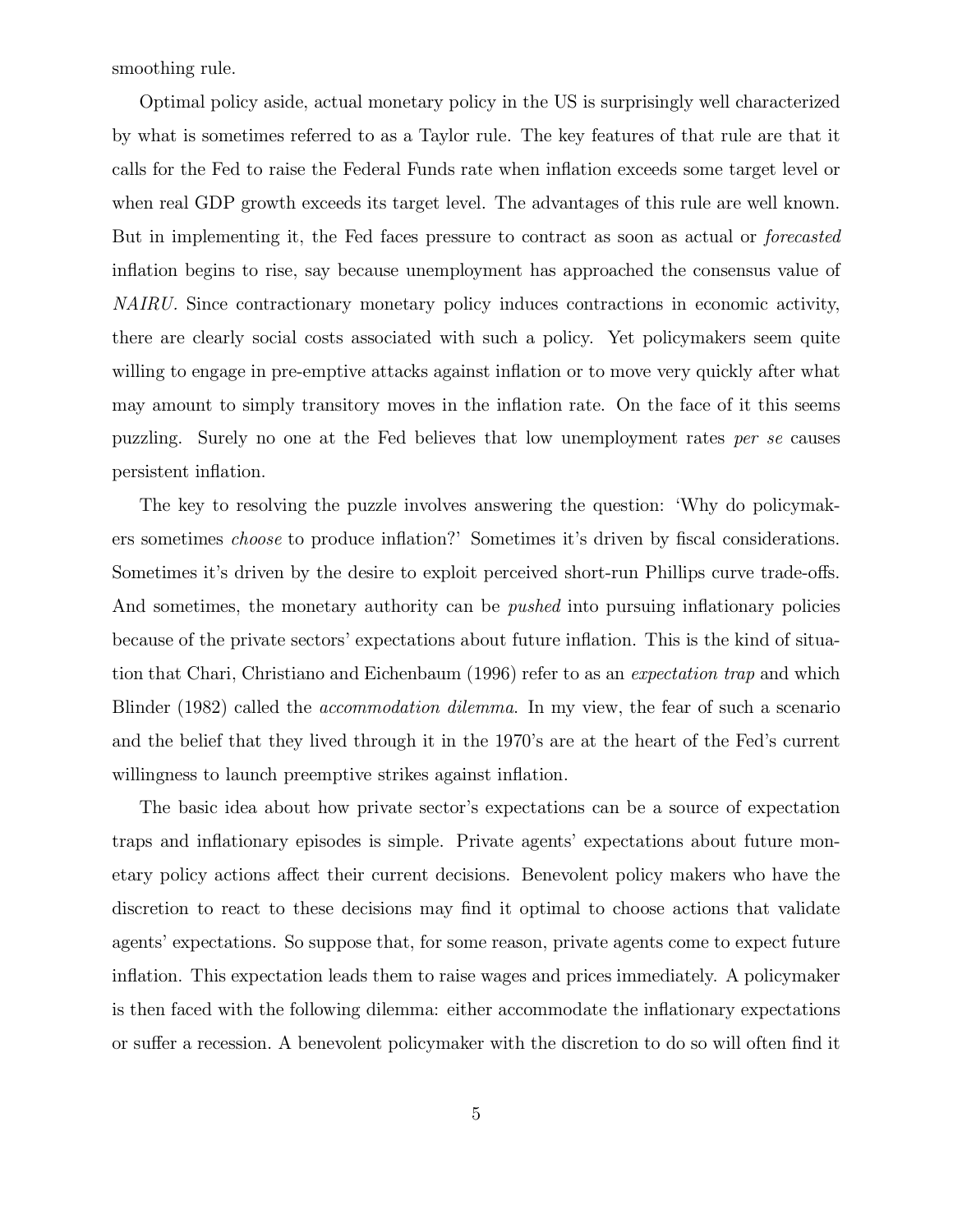optimal to accommodate. If so, the economy finds itself ensared in an expectation trap.

In Chari et al. (1996), as in most game theoretic models of policy, the expectation trap equilibrium is one of many possible sub game perfect equilibria. It arises because the central bank doesn't have access to a commitment technology. But a simple institutional change amounting to limited commitment on the part of the central bank would eliminate expectation traps as possibilities. In Chari et al. (1996), limited commitment takes the form of an institution that binds the Fed to one period ahead state contingent policy actions. Just like the institution of deposit insurance eliminates the possibility of bank runs, limited commitment rules out expectation trap equilibria.

The basic idea underlying an expectation trap does not depend sensitively on the assumption of rational expectations. Indeed the case becomes even stronger when agents have adaptive expectations. Imagine that there was a shock to the economy that generated a transitory rise in the inflation rate, say an adverse supply shock or a previous policy shock whose effect was to tighten labor markets and raise nominal wages. Whatever the precise cause of the initial movement in prices, to the extent that agents have adaptive expectations, say because they're learning about their environment in the sense emphasized by Sargent (1993), or because they're just plain dumb, these price movements would become embedded into agents' expected rate of inflation. But as soon as this happens, the story becomes identical to the expectation traps story. High expected levels of inflation would translate into high nominal wages and prices. Again the Fed is faced with the dilemma: accommodate or cause a recession. To the extent that they accommodate, like they did in the late 1960's and 1970's, transitory changes in the price level quickly translate into episodes of persistent inflation.

The prevailing wisdom among policymakers is that, regardless of how exactly you got into it, the only way out of such a scenario, is a long painful recession that rings inflationary expectations out of the system. To avoid the whole scenario, the monetary authority chooses to contract forcefully at the first signs of incipient inflation.

So regardless of the exact stance that you take on expectations formations, it's possible to construct a plausible defense of pre-emptive strikes against inflation. And if being practical means taking our current institutions as given, then practical macroeconomists probably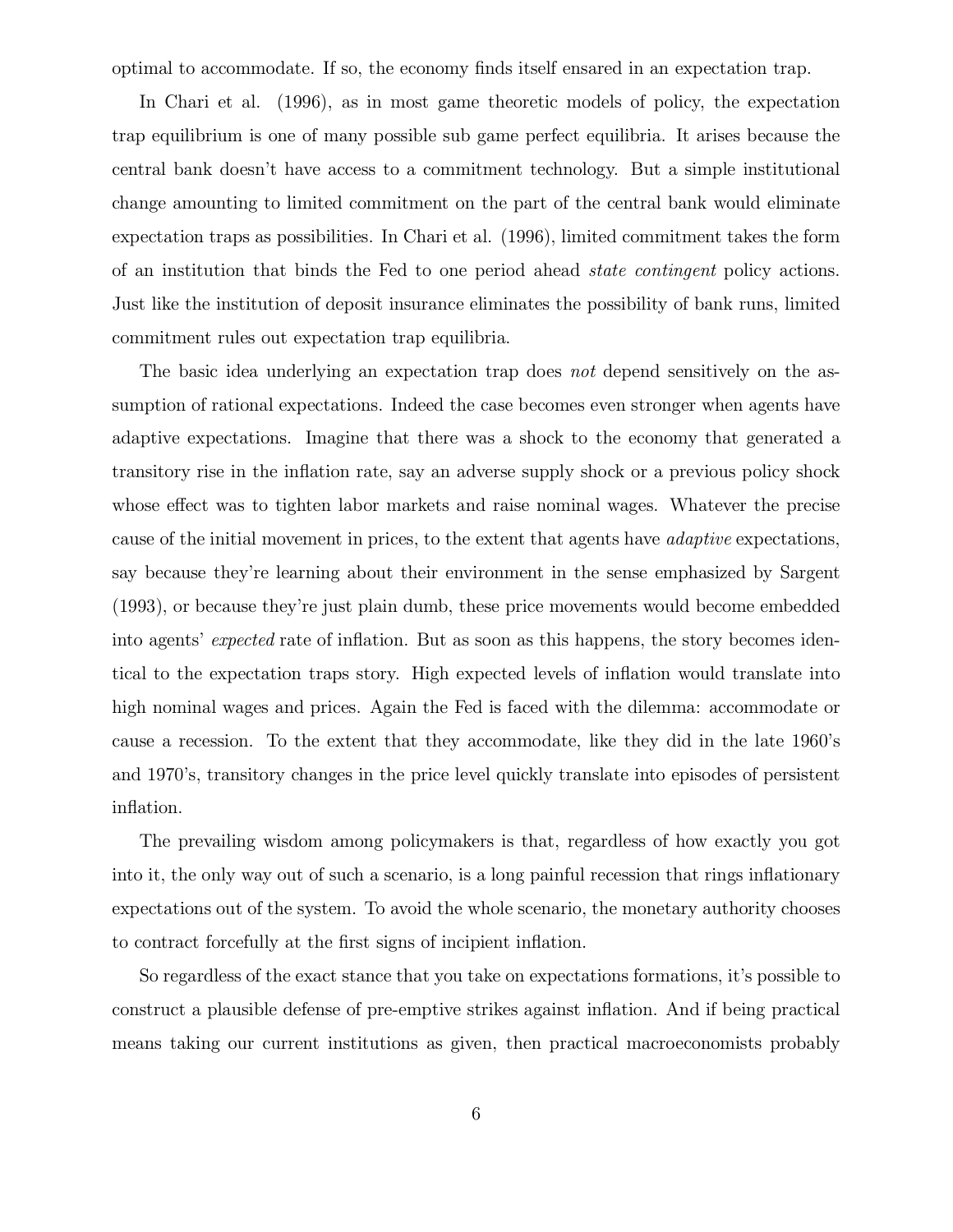have little choice but to grudgingly endorse a policy of moving aggressively in the face of movements in the inflation rate.

But this practicality comes at a large social cost. Perhaps this is the price that we pay for asking the Fed to accomplish two tasks - helping the economy adjust to shocks and maintain a low average rate of inflation - with only one instrument. But there may be alternative institutional arrangements that would free us from this costly trade-off. Since I'm convinced that agents are forward looking, I'm optimistic that we can come up with such institutions. But suppose you don't share my view about the way agents form expectations. At a minimum we can agree that it would be socially optimal to fire some of the NAIRU types from their current jobs and have them teach Stokey, Lucas and Prescott (1989) to high school students. At least that way, agents would eventually be forward looking.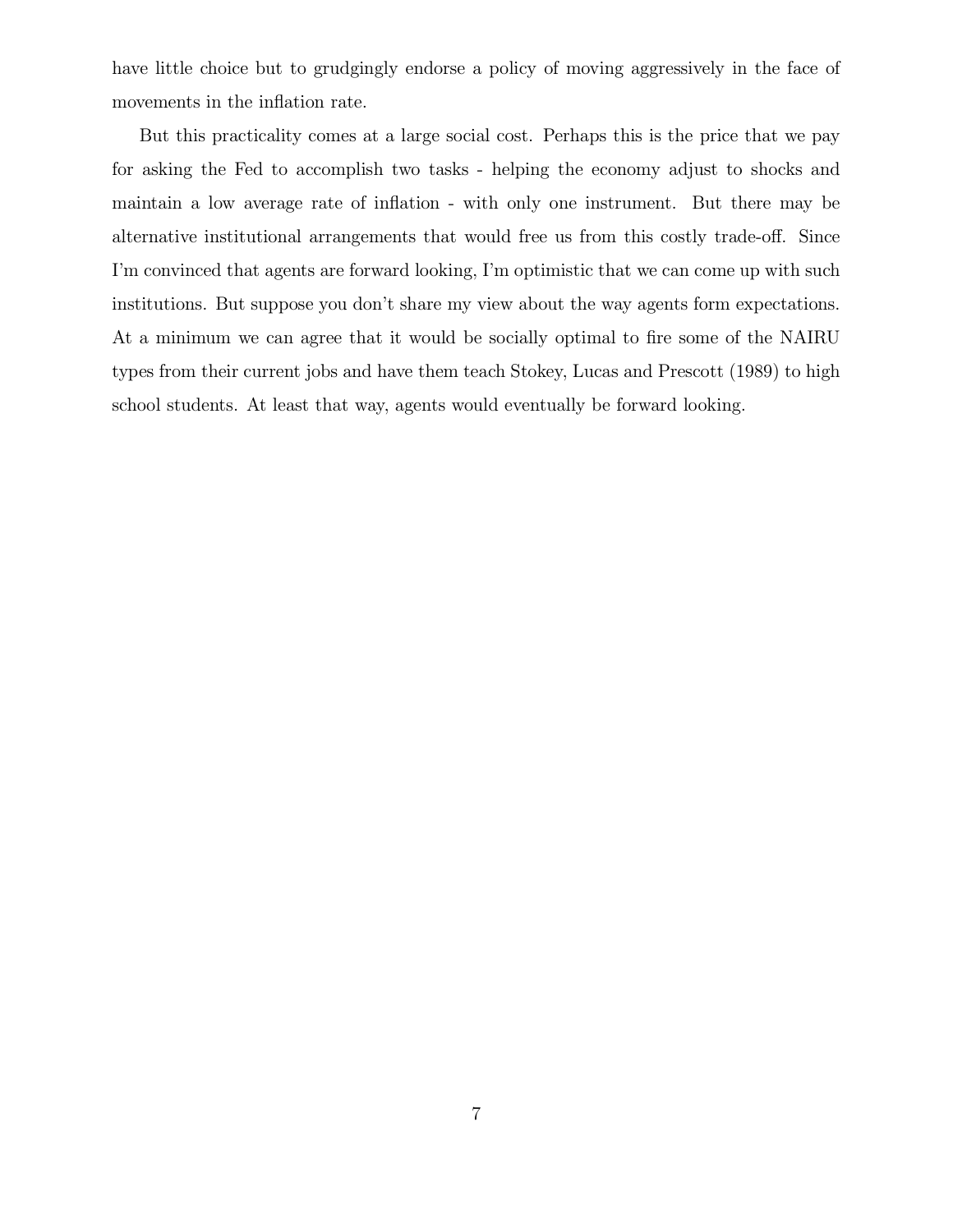#### REFERENCES

- 1. Blinder, Alan S.. 'Anatomy of Double-Digit Inflation in the 1970s,' in Robert Hall, editor, Inflation: Causes and Effects. National Bureau of Economic Research, University of Chicago Press, 1983, pp.101-124.
- 2. Chari, V.V., Christiano, Lawrence J. and Eichenbaum, Martin. `Expectation Traps and Discretion.' Manuscript, Department of Economics, Northwestern University, 1996.
- 3. Christiano, Lawrence J., Eichenbaum, Martin and Evans, Charles. `Sticky Price and Limited Participation Models: A Comparison.' Manuscript, Department of Economics, Northwestern University, 1996.
- 4. Friedman, Milton, `The Role of Monetary Policy', American Economic Review, March 1968, 58, pp. 1- 17.
- 5. Stokey, Nancy L., Lucas, Robert E. Jr. with Edward Prescott. Recursive Methods in Economic Dynamics. Cambridge: Harvard University Press, 1989.
- 6. Sargent, Thomas J. Bounded Rationality in Macroeconomics. New York: Oxford University Press, 1993.